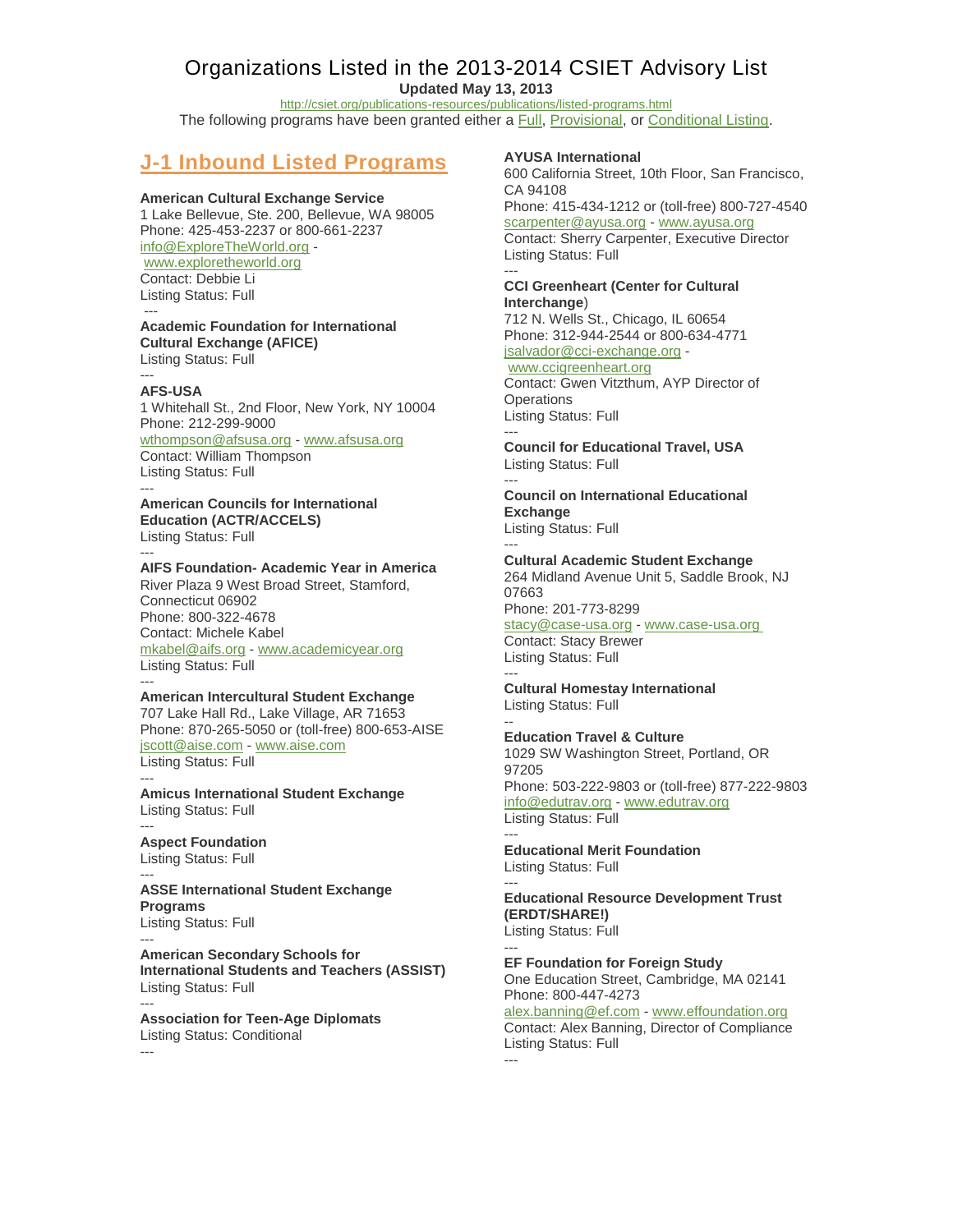**Face The World Foundation**

7599 Redwood Blvd., Ste. 200, Novato, CA 94945 Phone: 800-216-FACE (3223) or 415-257-4787 [www.facetheworld.org](http://www.facetheworld.org/) Contact: Joey Banuelos Listing Status: Full

#### --- **F.L.A.G.**

8760 Gull Road,Richland, MI 49083 Phone: 269-629-0532 or Toll Free: 800-942- 3524

[hosting@flag-intl.org](mailto:hosting@flag-intl.org) - [www.flag-intl.org](http://www.flag-intl.org/) Contact: Christine McCarthy Listing Status: Full ---

**Forte International Exchange Association** Listing Status: Full

--- **The Foundation for Worldwide International Student Exchange** Listing Status: Full

--- **German American Partnership Program, Inc. (GAPP)**

Listing Status: Full ---

**Global Insights** Listing Status: Full ---

## **International Cultural Exchange Services**

National Student Support Center 5556 Stage Rd., Concord, VA 24538 Phone: 434-993-1973 or Toll Free: 800-344-3566 [bgunter@icesusa.org](mailto:bgunter@icesusa.org) - [www.icesusa.org](http://www.icesusa.org/) Contact: Bonnie Gunter, Director of Student Affairs Listing Status: Full

-- **international Experience USA (iE-USA)** Listing Status: Full

### **International Fellowship**

---

P.O. Box 130, Westfield, NY 14787-0130 Phone: 716-326-7277 or Toll Free: 800-647-8839 [infelwes@gmail.com -](mailto:infelwes@gmail.com)

[www.internationalfellowship.org](http://www.internationalfellowship.org/)

Contact: Norman J. Zent Listing Status: Full ---

**International Student Exchange** Listing Status: Full

#### --- **The Laurasian Institution**

12345 Lake City Way NE #151, Seattle, WA 98125 Phone: 206-367-2152 [ayp@laurasian.org](mailto:ayp@laurasian.org) - [www.laurasian.org/ayp.htm](http://www.laurasian.org/ayp.htm) Contact: Sarah Fellows Listing Status: Full

--- **Next International Cultural Exchange**

642 East Main Street, Lansdale, PA 19446 Phone: 267-263-2481 monicabyun10@gmail.com - [www.nextglobal.org](http://www.nextglobal.org/) Contact: Monica Byun, Director Listing Status: Full ---

## **Nacel Open Door**

380 Jackson Street, Ste. 200, St. Paul, MN 55101 Phone: 651-686-0080 or Toll Free: 800-622-3553 [rbanasikowski@nacelopendoor.org](mailto:rbanasikowski@nacelopendoor.org) [www.nacelopendoor.org](http://www.nacelopendoor.org/) Contact: Richard Banasikowski, Vice President

Listing Status: Full ---

**New World Academic and Cultural Exchange** Listing Status: Provisional ---

**NorthWest Student Exchange** 4530 Union Bay Place NE, Ste. 214, Seattle, WA 98105 Phone: 206-527-0917 [jlaband@nwse.com](mailto:nwse@nwse.com) - [www.nwse.com](http://www.nwse.com/) Contact: Jeff Laband

Listing Status: Full ---

**NW Services PEACE Program**

P.O. Box 694, Caldwell, ID 83606 Phone: 208-459-6772 or Toll Free: 800-366-6616 [kimberlynws@aol.com](mailto:kimberlynws@aol.com) - [www.nwservices.com](http://www.nwservices.com/) Contact: Kimberly Kaiser, Director/President Listing Status: Full ---

**Organization for Cultural Exchange Among Nations (OCEAN)** Listing Status: Full

---

**PAX - Program of Academic Exchange** Listing Status: Full ---

**Reflections International** 32724 State Highway 130, P.O. Box 57, Lone Rock, WI 53556 Phone: 608-583-2412

[hweithe@execpc.com](mailto:hweithe@execpc.com) -

[www.reflectionsinternational..org](http://www.reflectionsinternational..org/) Contact: Harmut Weithe, President Listing Status: Full ---

**North Star Youth Exchange/ Rotary Districts 5950 and 5960** Listing Status: Full

--- **Rotary California-Nevada District 5190** Listing Status: Full

--- **Rotary Central States Youth Exchange Program**

Districts 5580, 6220, 6250, 6270, 6290, 6310, 6330, 6360, 6400, 6420, 6440, 6450, 6460, 6490, 6510, 6540, 6560, and 6580 Listing Status: Full

--- **Empire State Rotary Youth Exchange** District 7150, 7120, 7170 Listing Status: Full

--- **ESSEX Rotary (Eastern States Student Exchange)**

Listing Status: Full ---

**Rotary Youth Exchange Florida, Inc.** Districts 6890, 6930, 6940, 6950, 6960, 6970, 6980, and 6990 Listing Status: Full ---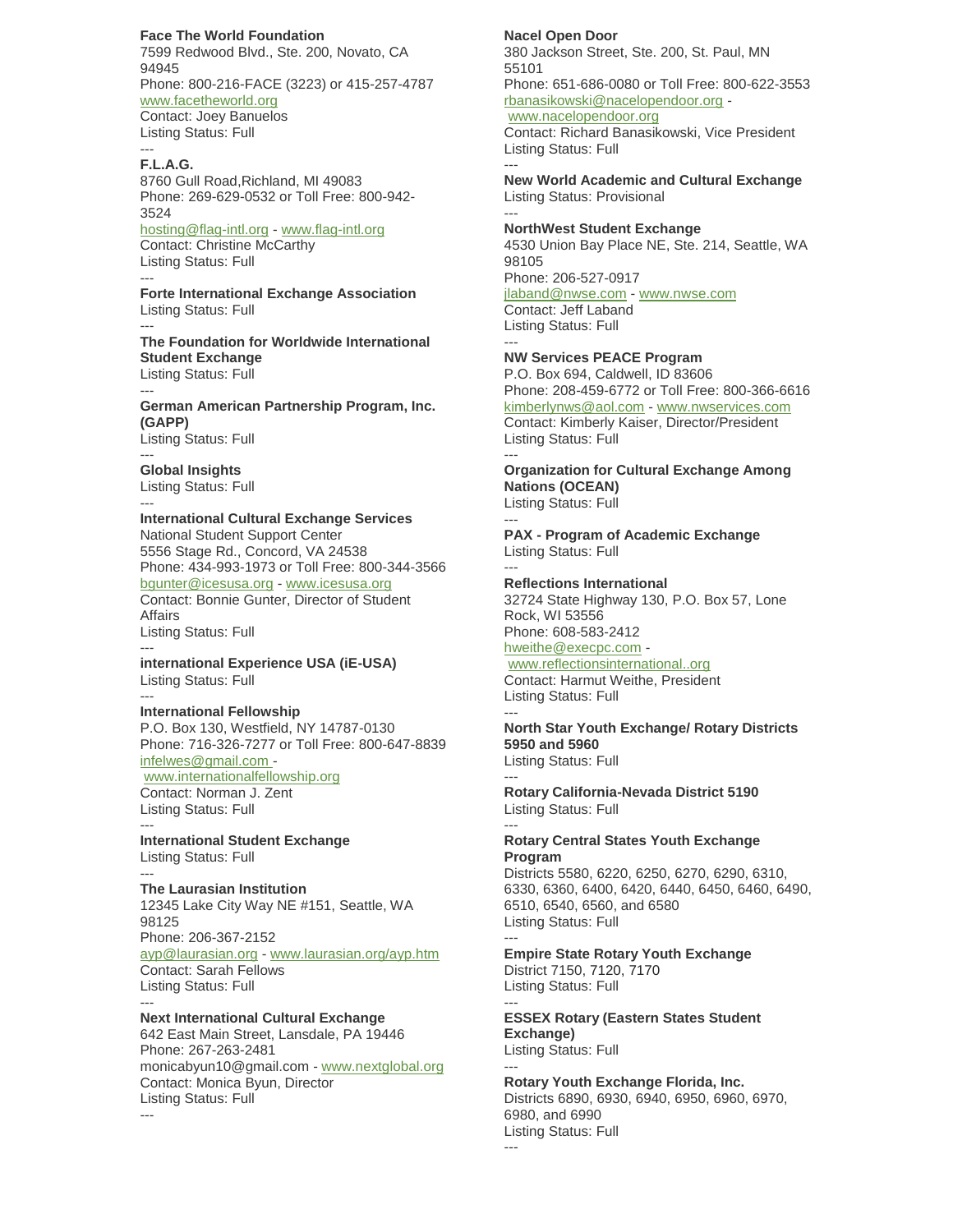### **Rotary Ohio-Erie Youth Exchange Program**

Districts 6380, 6600, 6630, 6670, 6690, 6740, 6780, 7530, 7670, and 7680 Listing Status: Full ---

**Rotary YES/SCANEX** Districts 5000, 5240, 5260, 5280, 5300, 5320, 5330, 5340, 5420, and 5490 Listing Status: Full

**South Central Rotary Youth Exchange** Districts 5500, 5510, 5520, 5610, 5630, 5650, 5670, 5690, 5710, 5730, 5750, 5770, 5790, 5810, 5830, 5840, 5870, 5890, 5910, 5930, 5970, 6000, 6040, 6060, 6080, 6110, 6150, 6190, 6200, 6760, 6800, 6820, 6840, 6860, and 6880 Listing Status: Full

**WESSEX** Listing Status: Provisional ---

**States' 4-H International Exchange Programs** Listing Status: Full

**STS Foundation** Listing Status: Full

---

--

---

---

---

**Student American International** Listing Status: Full

**Terra Lingua USA** Listing Status: Full

--- **World Experience** Listing Status: Full

--- **World Heritage** Listing Status: Full

--- **World Learning** Listing Status: Provisional

-- **World Link** Listing Status: Full

--- **Youth For Understanding USA (YFU USA)** Listing Status: Full

# **F-1 Inbound Listed**

## **Programs**

**Asian American Cultural Exchange Association** 1867 Adler Road; Bensalem, PA 19020-3043 Phone: 267-303-4442 **[aaceassoc@gmail.com](mailto:aaceassoc@gmail.com) - [www.aacea.net](http://www.aacea.net/)** Listing Status: Provisional

**American Home Life International** Listing Status: Provisional --

**American Secondary Schools for International Students and Teachers (ASSIST)** Listing Status: Full --

**Azumano International** Listing Status: Full

#### **Cambridge Institute of China Business Research**

99 S. Bedford Street, Suite 212--215, Burlington, MA 01803

[http://thecambridgeinstitute.org](http://thecambridgeinstitute.org/) Contact: Lars Ojukw

Listing Status: Provisional --

**CCI Greenheart (Center for Cultural Interchange)** 712 N. Wells St., Chicago, IL 60654 Phone: 312-944-2544 or 800-634-4771 [jsalvador@cci-exchange.org](mailto:jsalvador@cci-exchange.org) [www.ccigreenheart.org](http://www.ccigreenhear.org/) Contact: Gwen Vitzthum, AYP Director of **Operations** Listing Status: Full

-- **CET International** Listing Status: Provisional

-- **Children Around the World** 521 Herschel Rd; Wichita, KS Phone: 316-641-0005 [childrenaroundtheworld@yahoo.com](mailto:childrenaroundtheworld@yahoo.com) [www.childrenaroundtheworld.info](http://www.childrenaroundtheworld.info/) Contact: Susan Watkins Listing Status: Provisional

-- **EduBoston** Listing Status: Provisional

-- **Exchange Service International**

112 Squire Hill Road, Montclair, NJ 07043 Phone: 973-655-0185

[www.exchange-service.org](http://www.exchange-service.org/) Listing Status: Provisional

#### -- **F.L.A.G.**

8760 Gull Road,Richland, MI 49083 Phone: 269-629-0532 or Toll Free: 800-942- 3524

[hosting@flag-intl.org](mailto:hosting@flag-intl.org) - [www.flag-intl.org](http://www.flag-intl.org/) Contact: Christine McCarthy Listing Status: Full --

**Global Language Service Networks**

103 Verdant Road, Levittown, PA 19057 Phone: 215-949-3380 [admin@glsn.org](mailto:admin@glsn.org) - [www.glsn.org](http://www.glsn.org/) Listing Status: Provisional

-- **Heritage Student Foundation** 1175 Corporate Woods Pkwy Ste 216, Vernon Hills, IL 60061 [www.heritagestudent.org](http://www.heritagestudent.org/) Contact: Kevin Cho Listing Status: Provisional

-- **International Cultural Exchange Services** National Student Support Center 5556 Stage Rd., Concord, VA 24538 Phone: 434-993-1973 or Toll Free: 800-344-3566 [bgunter@icesusa.org](mailto:bgunter@icesusa.org) - [www.icesusa.org](http://www.icesusa.org/) Contact: Bonnie Gunter, Director of Student Affairs Listing Status: Full --

--

--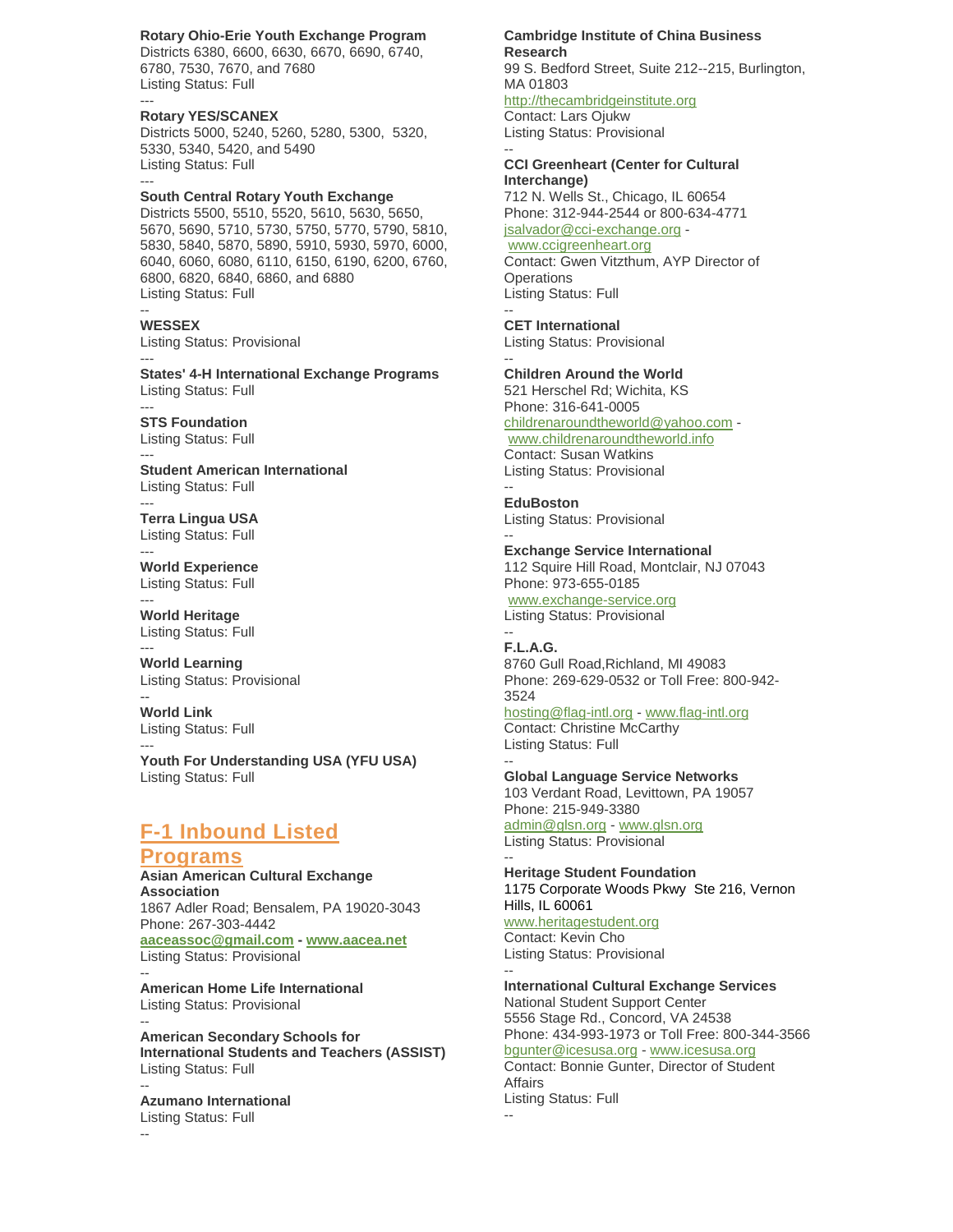**International Education Opportunities** Listing Status: Provisional

-- **Ivy Bridge Group** 100 Pearl Street, 14th Floor; Hartford, CT 06103 Phone: 888-424-4613 [ibgcorp@ivybridgegroup.com](mailto:ibgcorp@ivybridgegroup.com) [www.ivybridgegroup.com](http://www.ivybridgegroup.com/) Contact: David Westgate Listing Status: Provisional --

**Newcomb Central School District** Listing Status: Provisional --

**Joy International** Listing Status: Provisional --

**Next International Cultural Exchange** 642 East Main Street, Lansdale, PA 19446 Phone: 267-263-2481 monicabyun10@gmail.com - [www.nextglobal.org](http://www.nextglobal.org/) Contact: Monica Byun, Director Listing Status: Full **---**

### **Nacel Open Door**

380 Jackson Street, Ste. 200, St. Paul, MN 55101 Phone: 651-686-0080 or Toll Free: 800-622-3553 [rbanasikowski@nacelopendoor.org](mailto:rbanasikowski@nacelopendoor.org) [www.nacelopendoor.org](http://www.nacelopendoor.org/) Contact: Richard Banasikowski, Vice President Listing Status: Full

--- **New World Academic and Cultural Exchange** Listing Status: Provisional ---

**Pacific link International Educational Services** 501 N. Main Street, South Bend, IN 46601 [www.pliesusa.org -](http://www.pliesusa.org/) [www.pliesusa.com](http://www.pliesusa.com/) Contact: Lisa Nagle

Listing Status: Provisional ---

**STS Global Studies** Listing Status: Provisional

#### -- **The Zource**

Listing Status: Full

## **Outbound Listed Programs:**

### **AFS-USA**

1 Whitehall St., 2nd Floor, New York, NY 10004 Phone: 212-299-9000 [wthompson@afsusa.org](mailto:wthompson@afsusa.org) - [www.afsusa.org](http://www.afsusa.org/) Contact: William Thompson Listing Status: Full

--- **American Councils for International Education (ACTR/ACCELS)** Listing Status: Full

**--- ASSE International Student Exchange Programs** Listing Status: Full **---**

**Council on International Educational Exchange** Listing Status: Full **---**

## **Greenheart Travel**

712 N. Wells St., Chicago, IL 60654 Phone: 312-944-2544 or 800-634-4771 [jsalvador@cci-exchange.org](mailto:jsalvador@cci-exchange.org) -

[www.ccigreenheart.org](http://www.ccigreenhear.org/) Contact: Gwen Vitzthum, AYP Director of **Operations** Listing Status: Full **---**

**International Cultural Exchange Services**

National Student Support Center 5556 Stage Rd., Concord, VA 24538 Phone: 434-993-1973 or Toll Free: 800-344-3566 [bgunter@icesusa.org](mailto:bgunter@icesusa.org) - [www.icesusa.org](http://www.icesusa.org/)

Contact: Bonnie Gunter, Director of Student Affairs Listing Status: Full

-- **international Experience USA (iE-USA)** Listing Status: Full

**--- NorthWest Student Exchange** 4530 Union Bay Place NE, Ste. 214, Seattle, WA 98105 Phone: 206-527-0917 [jlaband@nwse.com](mailto:nwse@nwse.com) - [www.nwse.com](http://www.nwse.com/) Contact: Jeff Laband Listing Status: Full

**--- PAX - Program of Academic Exchange** Listing Status: Full

**-- The Traveling School** Listing Status: Full

**--- Youth For Understanding USA (YFU USA)** Listing Status: Full

# **Short-term Listed Programs:**

**Next International Cultural Exchange** 642 East Main Street, Lansdale, PA 19446 Phone: 267-263-2481 [monicabyun@nextglobal.org](mailto:monicabyun@nextglobal.org) [www.nextglobal.org](http://www.nextglobal.org/) Contact: Monica Byun, Director Listing Status: Full

--- **Youth For Understanding USA (YFU USA)** Listing Status: Full